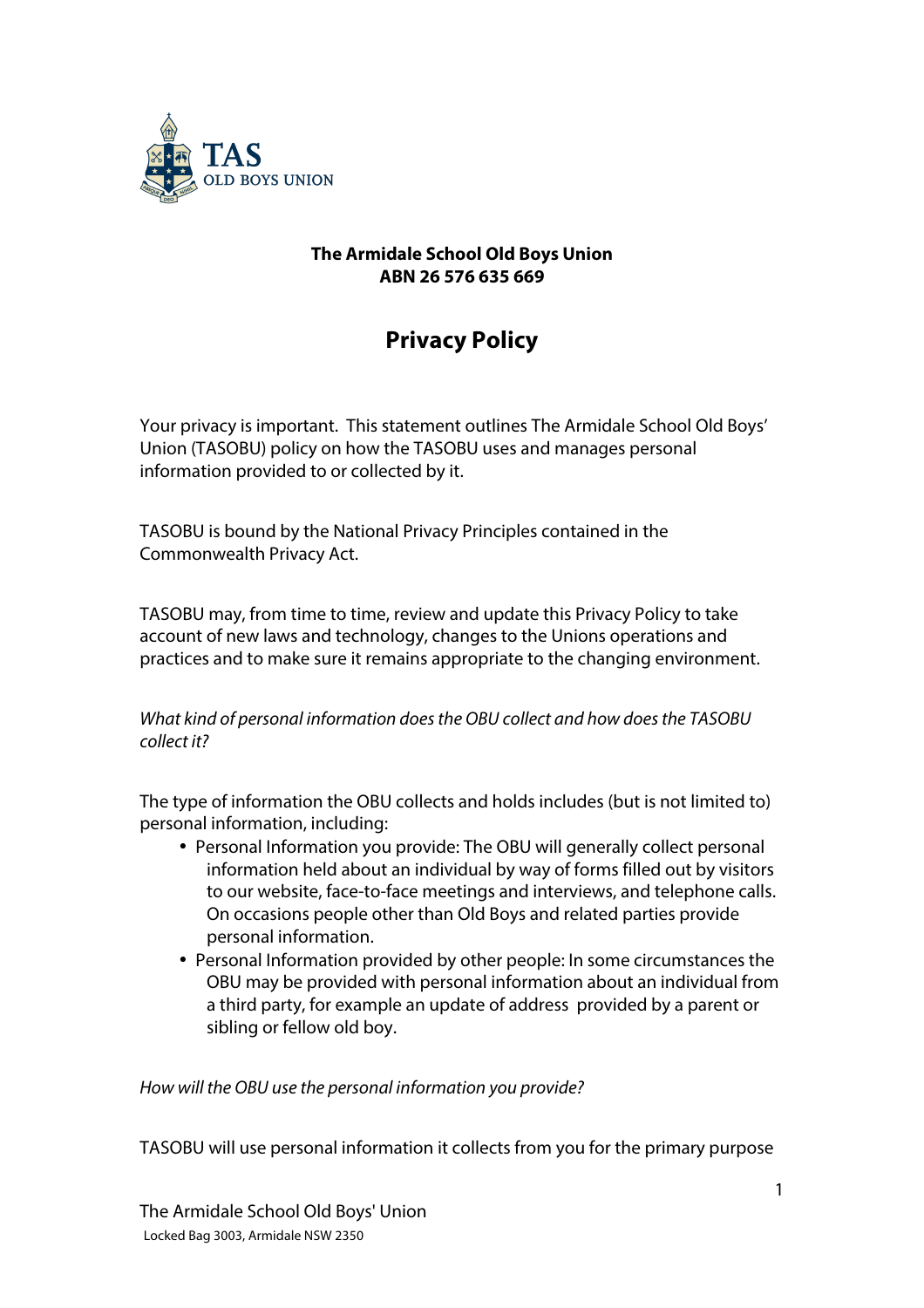of collection, and for such other secondary purposes that are related to the primary purpose of collection and reasonably expected, or to which you have consented. For example, your updated information may be provided to the School ( The Armidale School) for the sole purpose of maintaining up to date records of its alumni.

The purposes for which the School uses personal information of its ulumni include:

- to keep you informed about matters related to the school, through correspondence, newsletters and magazines;
- day-to-day administration;
- Information about news and events, such as Old Boys Weekend, OBU meetings and general relevant information
- seeking donations and marketing for the School
- Marketing and fundraising: The School treats marketing and seeking donations for the future growth and development of the School as an important part of ensuring that the School continues to be a quality learning environment in which both pupils and staff thrive. Personal information held by the School may be disclosed to an organisation that assists in the School's fundraising, for example, the School's Foundation or Old Boys Association.

Parents, staff, contractors and other members of the wider School community may from time to time receive fundraising information. School publications, like newsletters and magazines, which include personal information, may be used for marketing purposes.

# *Who might the School disclose personal information to?*

TASOBU may disclose personal information, including sensitive information, held about an individual to:

- government departments; if required by law.
- recipients of School publications, like newsletters and magazines;
- anyone you authorise the School to disclose information to.
- Sending information overseas: The OBU will not send personal information about an individual outside Australia without:
- obtaining the consent of the individual (in some cases this consent will be implied); or
- otherwise complying with the National Privacy Principles.

*How does the OBU treat sensitive information?*

The Armidale School Old Boys' Union Locked Bag 3003, Armidale NSW 2350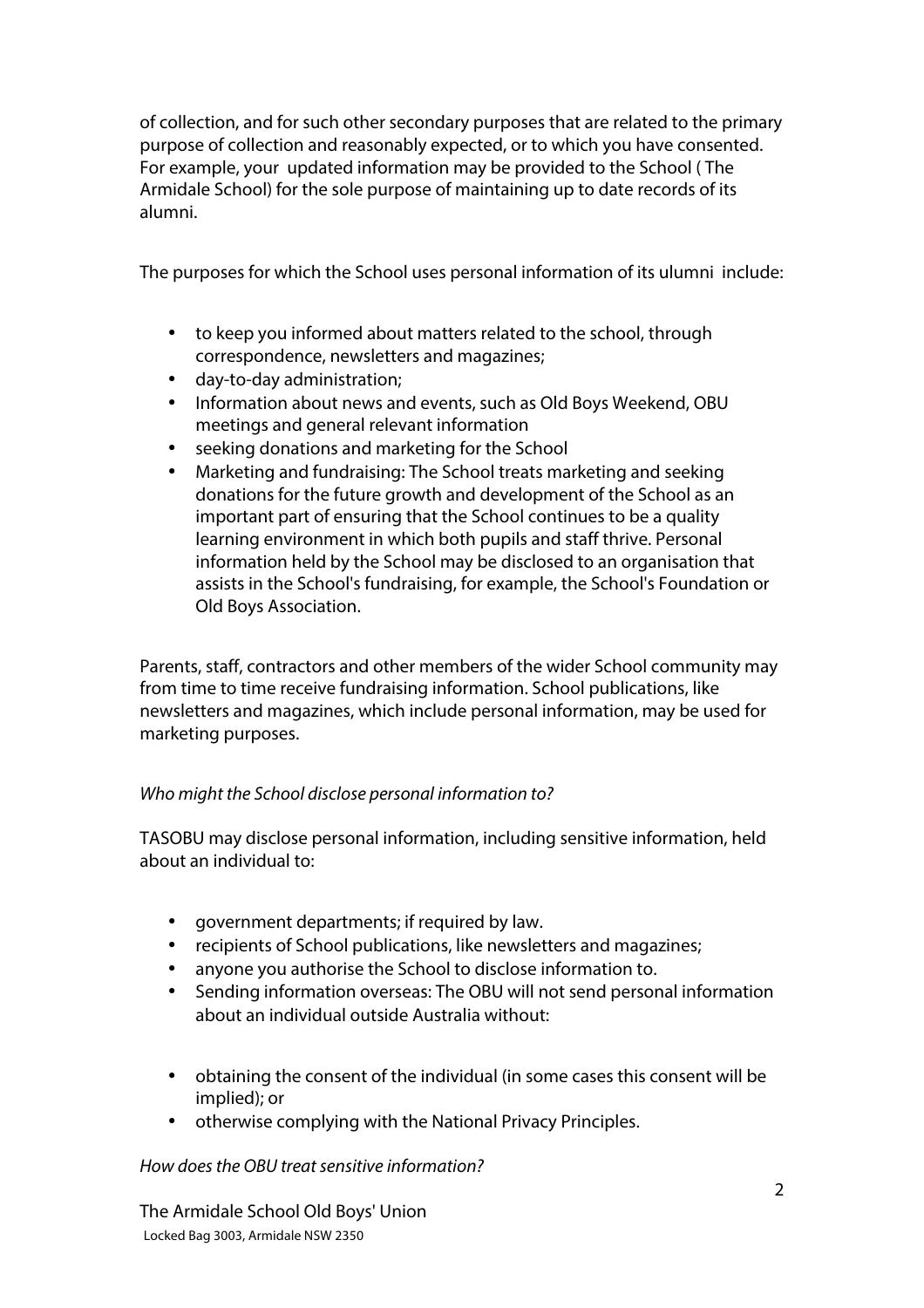In referring to 'sensitive information', the OBU means: information relating to a person's racial or ethnic origin, political opinions, religion, trade union or other professional or trade association membership, sexual preferences or criminal record, that is also personal information; and health information about an individual. Sensitive information will be used and disclosed only for the purpose for which it was provided or a directly related secondary purpose, unless you agree otherwise, or the use or disclosure of the sensitive information is allowed by law. Management and security of personal information

TASOBU and the School's staff are required to respect the confidentiality of any personal information and the privacy of individuals.

TASOBU has in place steps to protect the personal information the OBU holds from misuse, loss, unauthorised access, modification or disclosure by use of various methods including locked storage of paper records and pass worded access rights to computerised records.

#### **Updating personal information**

The OBU endeavours to ensure that the personal information it holds is accurate, complete and up- to-date. A person may seek to update their personal information held by the School by contacting the OBU Office of the School at any time.

The National Privacy Principles require the OBU not to store personal information longer than necessary.

You have the right to check what personal information the OBU holds about you

Under the Commonwealth Privacy Act, an individual has the right to obtain access to any personal information which the OBU holds about them and to advise the OBU of any perceived inaccuracy. There are some exceptions to this right set out in the Act.

To make a request to access any information the OBU holds about you or your child, please contact OBU in writing.

The OBU may require you to verify your identity and specify what information you require. The OBU may charge a fee to cover the cost of verifying your application and locating, retrieving, reviewing and copying any material requested. If the information sought is extensive, the OBU will advise the likely cost in advance.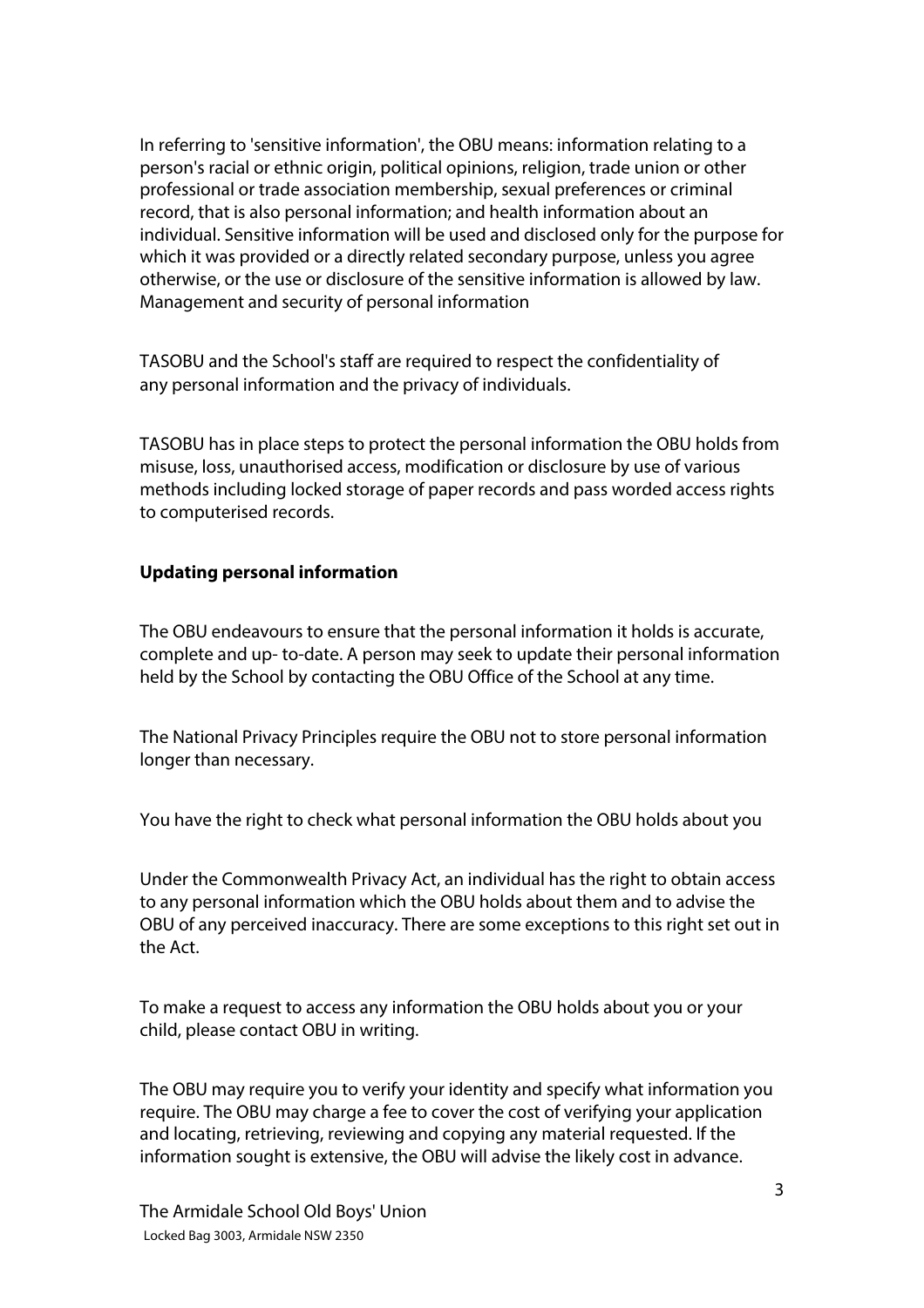The Armidale School Old Boys' Union Locked Bag 3003, Armidale NSW 2350